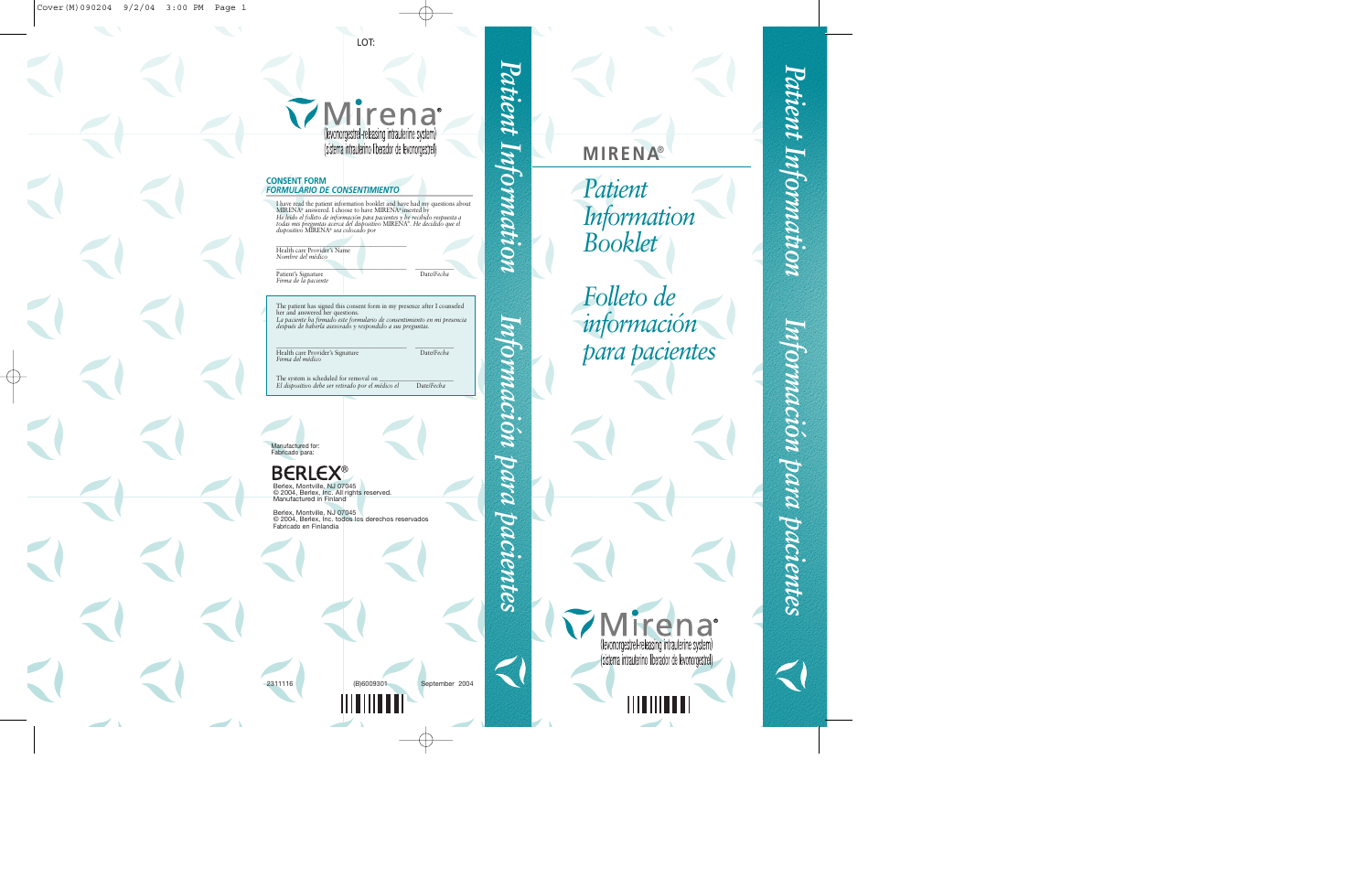# **PATIENT INFORMATION**

# **MIRENA**®

# **(levonorgestrel-releasing intrauterine system)**

# **MIRENA**® **(Mur-a¯-nah) is used to prevent pregnancy. It does not protect against HIV infection (AIDS) and other sexually transmitted diseases (STDs).**

Read this information carefully before you decide if **MIRENA**® is right for you. This information does not take the place of talking with your health care provider. If you have any questions about **MIRENA**®, ask your health care provider. You should also learn about other birth control methods to choose the one that is best for you.

# **What is MIRENA**®**?**

**MIRENA**® is a hormone-releasing system placed in your uterus to prevent pregnancy for up to 5 years.

**MIRENA**® is T-shaped. It contains a hormone called levonorgestrel. Levonorgestrel is a progestin hormone often used in birth control pills. **MIRENA**® releases the hormone into the uterus. Only small amounts of the hormone enter your blood.

Two brown threads are attached to the stem of the T. You can check that **MIRENA**® is in place by feeling for the threads at the top of your vagina with your fingers. Your health care provider can also remove **MIRENA**® at any time by pulling on the threads. The threads are the only part of **MIRENA**® you can feel when **MIRENA**® is in your uterus.



# The **MIRENA<sup>®</sup>** is small.



# and flexible

# **What if I need birth control for more than 5 years?**

You must have **MIRENA**<sup>®</sup> removed after 5 years, but your health care provider can insert a new **MIRENA**® then if you choose to continue using **MIRENA**®

# **What if I change my mind about birth control and decide to have another baby?**

Your health care provider can remove **MIRENA**® at any time by pulling on the threads. You may become pregnant as soon as **MIRENA**® is removed. About 8 out of 10 women who want to become pregnant will become pregnant some time in the first year after **MIRENA**® is removed.

# **How does MIRENA**® **work?**

There is no single explanation of how **MIRENA**® works. It may stop release of your egg from your ovary, but this is not the way it works in most cases. It may block sperm from reaching or fertilizing your egg. It may make the lining of your uterus thin. We do not know which of these actions is most important for preventing pregnancy and most likely all of them work together.



# **How well does MIRENA**® **work?**

Less than 1 out of 100 women using **MIRENA**® become pregnant during five years of **MIRENA**® use.

The following table shows how **MIRENA**® compares to other birth control methods. In this table **MIRENA**® is identified as "LNG20."

### **Pregnancy Rates for Birth Control Methods**

*(For One Year of Use)*

The following table provides estimates of the percent of women likely to become pregnant while using a particular contraceptive method for one year. These estimates are based on a variety of studies.

**"Typical Use"** rates mean that the method either was *not always used correctly* or was *not used with every act of sexual intercourse* (e.g., sometimes forgot to take a birth control pill as directed and became pregnant), or was *used correctly* but *failed anyway.*

**"Lowest Expected"** rates mean that the method was *always used correctly* with *every act of sexual intercourse* but *failed anyway* (e.g., always took a birth control pill as directed but still became pregnant).

| <b>Method</b>                                                                | <b>Typical Use</b><br><b>Rate of Pregnancy</b> | <b>Lowest Expected</b><br><b>Rate of Pregnancy</b> |
|------------------------------------------------------------------------------|------------------------------------------------|----------------------------------------------------|
| Sterilization:                                                               |                                                |                                                    |
| Male Sterilization                                                           | 0.15%                                          | 0.1%                                               |
| Female Sterilization                                                         | 0.5%                                           | 0.5%                                               |
| <b>Hormonal Methods:</b>                                                     |                                                |                                                    |
| Implant (Norplant" and Norplant-2")                                          | 0.05%                                          | 0.05%                                              |
| Hormone Shot (Depo-Provera)                                                  | 0.3%                                           | 0.3%                                               |
| Combined Pill (Estrogen/Progestin)                                           | 5%                                             | 0.1%                                               |
| Minipill (Progestin only)                                                    | 5%                                             | 0.5%                                               |
| <b>Intrauterine Devices (IUDs):</b>                                          |                                                |                                                    |
| Copper T                                                                     | 0.8%                                           | 0.6%                                               |
| Progesterone T                                                               | 2%                                             | 1.5%                                               |
| <b>LNG 20</b>                                                                | 0.1%                                           | 0.1%                                               |
| <b>Barrier Methods:</b>                                                      |                                                |                                                    |
| Male Latex Condom <sup>1</sup>                                               | 14%                                            | 3%                                                 |
| Diaphragm <sup>2</sup>                                                       | 20%                                            | 6%                                                 |
| Vaginal Sponge (no previous births) <sup>3</sup>                             | 20%                                            | 9%                                                 |
| Vaginal Sponge (previous births) <sup>3</sup>                                | 40%                                            | 20%                                                |
| Cervical Cap (no previous births) <sup>2</sup>                               | 20%                                            | 9%                                                 |
| Cervical Cap (previous births) <sup>2</sup>                                  | 40%                                            | 26%                                                |
| Female Condom                                                                | 21%                                            | 5%                                                 |
| Spermicide: (gel, foam, suppository, film)                                   | 26%                                            | 6%                                                 |
| <b>Natural Methods:</b>                                                      |                                                |                                                    |
| Withdrawal                                                                   | 19%                                            | 4%                                                 |
| <b>Natural Family Planning</b><br>(calendar, temperature.cervical mucus)     | 25%                                            | $1 - 9%$                                           |
| No Method:                                                                   | 85%                                            | 85%                                                |
| 1 Used Without Spermicide<br>2 Used With Spermicide<br>3 Contains Spermicide |                                                |                                                    |

Data adapted from: Trussell J. Contraceptive efficacy. In Hatcher RA, Trussell J, Stewart F, et al. *Contraceptive Technology: Seventeenth Revised Edition.* New York, NY: Ardent Media, 1998.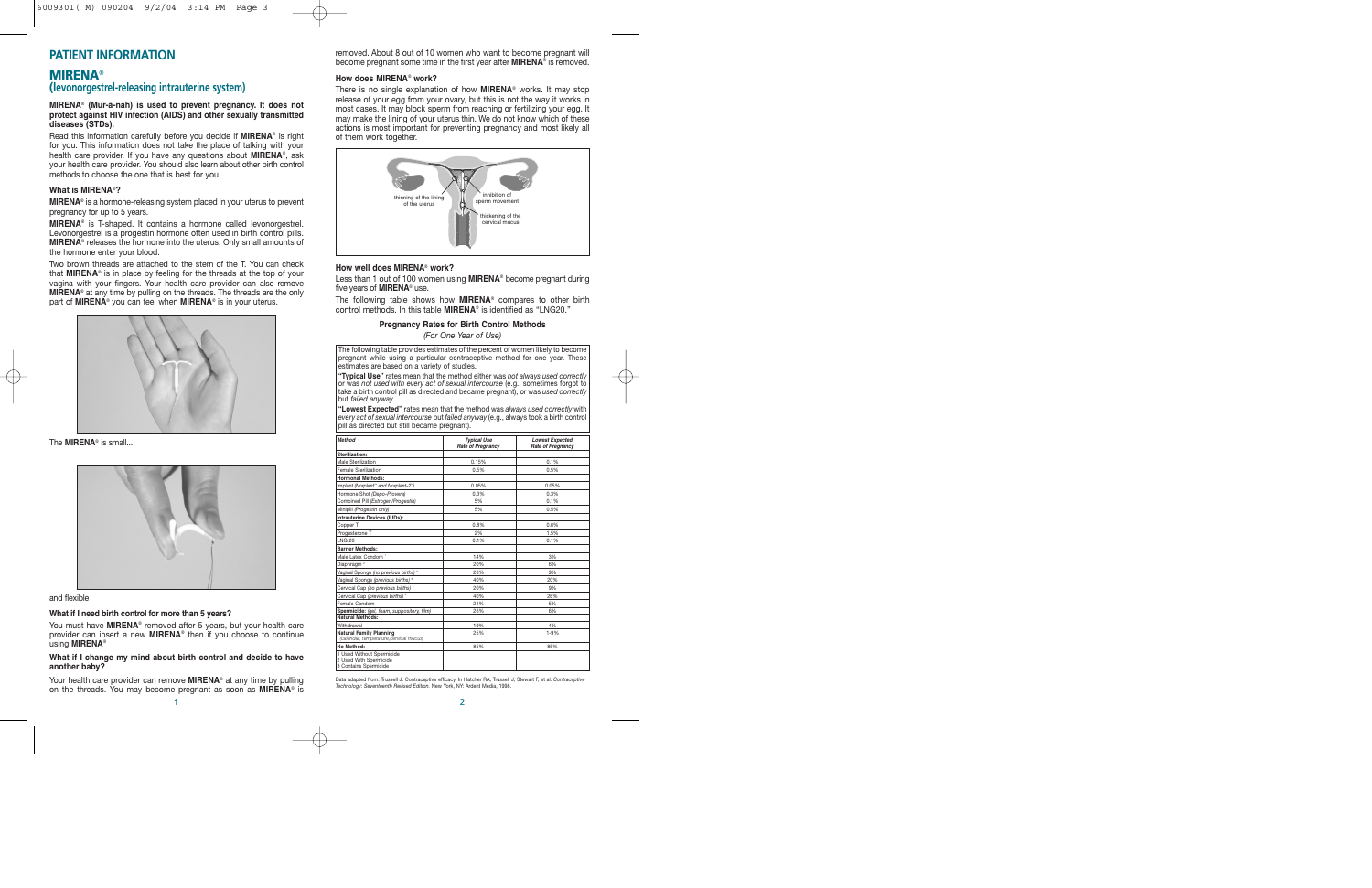# **Who might use MIRENA**®**?**

You might choose **MIRENA**® if you

- need birth control with a low failure rate
- need birth control that is reversible
- need birth control that is easy to use
- have had at least one baby
- **Who should not use MIRENA**®**?**

# Do not use **MIRENA**® if you

• might be pregnant

- have had a serious pelvic infection called pelvic inflammatory disease (PID)
- have had a serious pelvic infection in the past 3 months after a pregnancy
- have more than one sexual partner or your partner has more than one partner
- have an untreated pelvic infection now
- can get infections easily. For example, you have problems with your immune system, leukemia, AIDS, or intravenous drug abuse
- might have cancer of the uterus or cervix
- have bleeding from the vagina that has not been explained
- have liver disease or liver tumor
- have breast cancer now or in the past
- have had an ectopic pregnancy or know you are at high risk for ectopic pregnancy
- have an intrauterine device in your uterus already
- have a condition of the uterus that distorts the uterine cavity, such as large fibroid tumors
- are allergic to levonorgestrel, silicone, or polyethylene

Tell your health care provider if you

- recently had a baby or if you are breast feeding
- are diabetic
- were born with heart disease or have problems with your heart valves
- have problems with blood clotting or take medicine to reduce clotting

# **How is MIRENA**® **inserted?**

First, your health care provider will examine your pelvis to find the exact position of your uterus. Your health care provider will then clean your vagina and cervix with an antiseptic solution, and slide a thin plastic tube containing **MIRENA**® into your uterus. Your health care provider will then remove the plastic tube, leaving **MIRENA**® in your uterus. Finally, the strings will be cut to the proper length. Insertion takes only a few minutes.

# **How can I check that MIRENA**® **is in place?**

You can check yourself by reaching up to the top of your vagina with clean fingers to feel the threads. Do not pull on the threads. It is a good habit to check **MIRENA**® after each menstrual period. If you feel more of **MIRENA**® than just the threads, **MIRENA**® is not in the right place. Call your health care provider to have it removed. If you cannot feel the threads at all, ask your health care provider to check that **MIRENA**® is still in the right place.

Return to your health care provider in the first 3 months after **MIRENA**® is inserted to make sure that **MIRENA**® is in the right place. Using tampons will not change the position of **MIRENA**®.

**What if I become pregnant while using MIRENA**®**?**

Call your health care provider right away if you think you are pregnant. If you get pregnant while using **MIRENA**®, you may have an ectopic pregnancy. This means that the pregnancy is not in the uterus. Unusual vaginal bleeding or abdominal pain may be a sign of ectopic pregnancy. Ectopic pregnancy is an emergency that often requires surgery. Ectopic pregnancy can cause internal bleeding, infertility, and even death. Do not use **MIRENA**® if you have had an ectopic pregnancy in the past or you are at high risk for ectopic pregnancy.

There are also risks if you get pregnant while using **MIRENA**® and the pregnancy is in the uterus. Severe infection, miscarriage, premature delivery, and even death can occur with pregnancies that continue with an intrauterine device. Because of this, your health care provider may try to remove **MIRENA**®, even though removing it may cause a miscarriage. If **MIRENA**® cannot be removed, talk with your health care provider about the benefits and risks of continuing the pregnancy.

If you continue your pregnancy, see your health care provider regularly. Call your health care provider right away if you get flu-like symptoms, fever, chills, cramping, pain, bleeding, vaginal discharge, or fluid leaking from your vagina. These may be signs of infection.

We do not know if **MIRENA**® can cause long-term effects on the fetus if it stays in place during a pregnancy.

# **How will MIRENA**® **change my periods?**

For the first 3 to 6 months, your monthly period may become irregular. You may also have frequent spotting or light bleeding. A few women have heavy bleeding during this time. After your body adjusts, the number of bleeding days is likely to decrease, and you may even find that your periods stop altogether.

# **What are the possible side effects of using MIRENA**®**?**

- The following are serious but uncommon side effects of **MIRENA**®
- Pelvic inflammatory disease (PID). Some IUD users get a serious pelvic infection called pelvic inflammatory disease. PID is usually sexually transmitted. You have a higher chance of getting PID if you or your partner have sex with other partners. PID can cause serious problems such as infertility, ectopic pregnancy, or constant pelvic pain.
- PID is usually treated with antibiotics. However, more serious cases of PID may require surgery. A hysterectomy (removal of the uterus) is sometimes needed. In rare cases, infections that start as PID can even cause death.

 Tell your health care provider right away if you have any of these signs of PID: long-lasting or heavy bleeding, unusual vaginal discharge, low abdominal (stomach area) pain, painful sex, chills, or fever.

- Life-threatening infection. Life-threatening infection occurs rarely within the first few days after **MIRENA**® is inserted. Call your health care provider if you develop severe pain within a few hours after insertion.
- Perforation. **MIRENA**® may go through the uterus. This is called perforation. If your uterus is perforated, you may need surgery to remove **MIRENA**®. Perforation can cause internal scarring, infection, or damage to other organs.
- Expulsion. **MIRENA**® may come out by itself. This is called expulsion. You may become pregnant if **MIRENA**® comes out. Use a backup birth control method like condoms and call your health care provider if you notice that **MIRENA**® has come out.
- There are several more common side effects of **MIRENA**®
- Cramps, dizziness, or faintness while **MIRENA**® is being inserted. This is common. Sometimes, the cramping is severe.
- Missed menstrual periods. About 2 out of 10 women stop having periods after 1 year of **MIRENA**® use. The periods come back when **MIRENA**® is removed. If you do not have a period for 6 weeks during **MIRENA**® use, contact your health care provider.
- Changes in bleeding. You may have bleeding and spotting between menstrual periods, especially during the first 3 to 6 months. Sometimes the bleeding is heavier than usual at first. However, the bleeding usually becomes lighter than usual and may be irregular.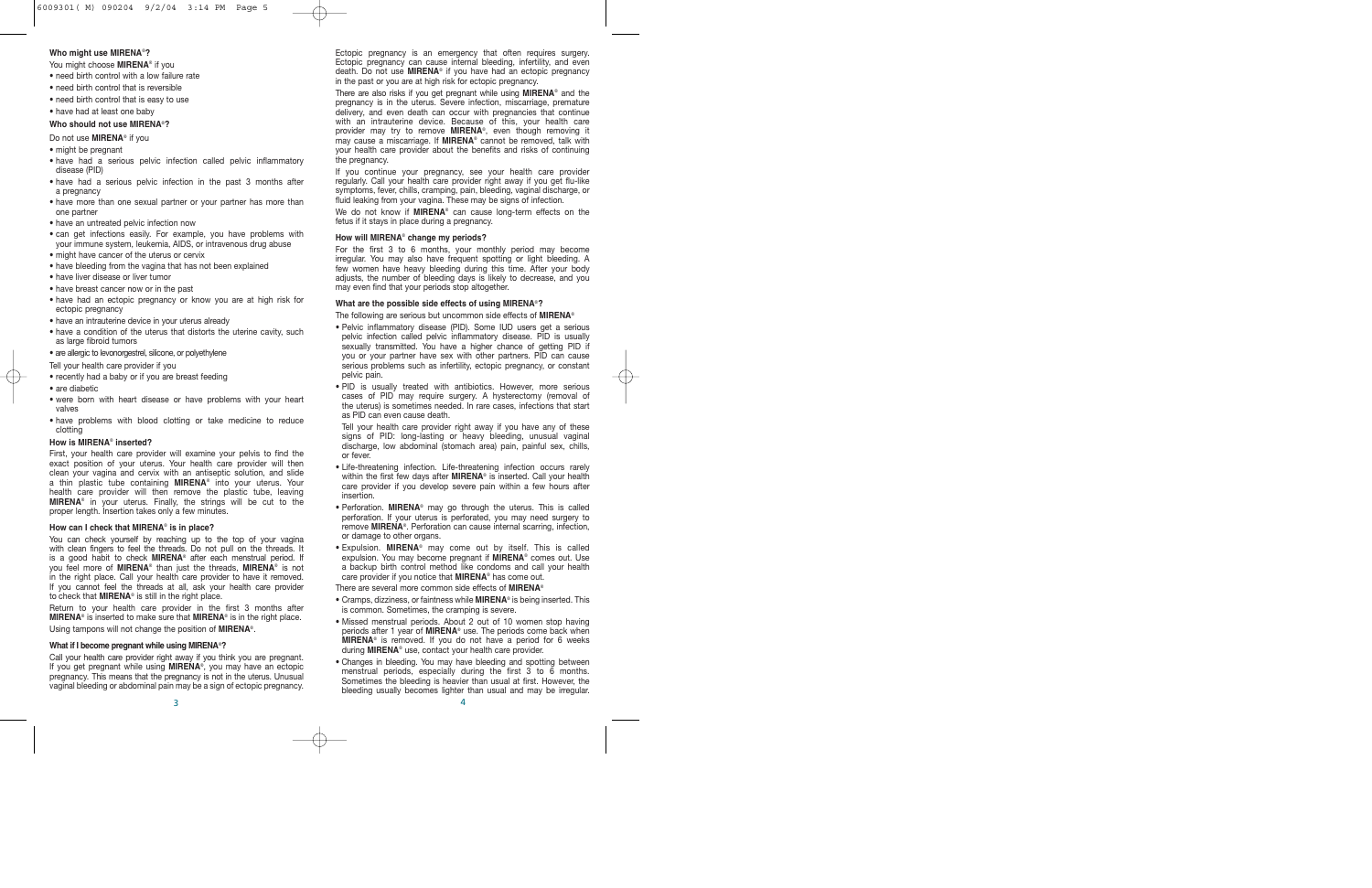Call your health care provider if the bleeding remains heavier than usual or if the bleeding becomes heavy after it has been light for a while.

• Cyst on the ovary. About 10% (1 out of 10) of women using **MIRENA**® will have a cyst on the ovary. These cysts usually disappear on their own in a month or two. However, cysts can cause pain and sometimes cysts will need surgery.

This is not a complete list of possible side effects. For more information, ask your health care provider.

# **When should I call my health care provider?**

Call your health care provider if you have any concerns about **MIRENA**®. Be sure to call if you

- think you are pregnant
- have pelvic pain or pain during sex
- have unusual vaginal discharge or genital sores
- have unexplained fever
- might be exposed to sexually transmitted diseases (STDs)
- cannot feel **MIRENA**®'s threads
- develop very severe or migraine headaches
- have yellowing of the skin or whites of the eyes. These may be signs of liver problems.
- have a stroke or heart attack
- or your partner becomes HIV positive
- have severe or prolonged vaginal bleeding
- miss a menstrual period

# **General advice about prescription medicines**

Medicines are sometimes prescribed for conditions that are not mentioned in patient information leaflets. This leaflet summarizes the most important information about **MIRENA**®. If you would like more information, talk with your health care provider. You can ask your health care provider for information about **MIRENA**® that is written for health professionals.

© 2004, Berlex, Inc. All rights reserved. 2311116 (B) 6009301

Manufactured for: Berlex Montville, NJ 07045 Manufactured in Finland

This patient information booklet was written December 2000.

**Fill out the following checklist. Your answers will help you and your health care provider decide if MIRENA**® **is a good choice for you.**

# **Do you have any of these conditions?**

|                                                                       | Yes | No | Don't know-<br>will discuss with my<br>health care provider |
|-----------------------------------------------------------------------|-----|----|-------------------------------------------------------------|
| Abnormalities of the uterus                                           | ❏   | ▫  | □                                                           |
| Acquired immune deficiency<br>syndrome (AIDS)                         | ◘   | □  | ❏                                                           |
| Anemia or blood clotting problems                                     | ు   | ◘  | ❏                                                           |
| Bleeding between periods                                              | o   | o  | o                                                           |
| Cancer of the uterus or cervix                                        | ❏   | ◻  | ◻                                                           |
| History of other types of cancer                                      | ు   | o  | ❏                                                           |
| Steroid therapy (for example, prednisone)                             | ు   | o  | o                                                           |
| Possible pregnancy                                                    | ▫   | o  | ❏                                                           |
| <b>Diabetes</b>                                                       | □   | ◻  | ◻                                                           |
| Ectopic pregnancy in the past                                         | ు   | o  | o                                                           |
| Fainting attacks                                                      | o   | o  | ❏                                                           |
| Genital sores                                                         | ు   | o  | ❏                                                           |
| Heart disease                                                         | □   | ▫  | ◻                                                           |
| Heart murmur                                                          | ❏   | ❏  | ❏                                                           |
| Heavy menstrual flow                                                  | ❏   | ❏  | ❏                                                           |
| Hepatitis or other liver disease                                      | ు   | o  | o                                                           |
| Infection of the uterus or cervix                                     | ▫   | ❏  | ❏                                                           |
| IUD in place now or in the past                                       | ❏   | ❏  | ❏                                                           |
| IV drug abuse now or in the past                                      | Q   | o  | o                                                           |
| Leukemia                                                              | ▫   | ❏  | ❏                                                           |
| More than one sexual partner                                          | ▫   | ❏  | o                                                           |
| A sexual partner who has more<br>than one sexual partner              | ❏   | ❏  | ❏                                                           |
| Pelvic infection                                                      | o   | o  | ▫                                                           |
| Abortion or miscarriage in the past 2 months                          | o   | o  | o                                                           |
| Pregnancy in the past 2 months                                        | ❏   | ❏  | o                                                           |
| Severe menstrual cramps                                               | ▫   | o  | o                                                           |
| Sexually transmitted disease (STD),<br>such as gonorrhea or chlamydia | o   | o  | o                                                           |
| Abnormal Pap smear                                                    | ❏   | ❏  | ▫                                                           |
| Unexplained genital bleeding                                          | o   | o  | o                                                           |
| Uterine or pelvic surgery                                             | ❏   | ▫  | ❏                                                           |
| Vaginal discharge or infection                                        | o   | o  | ❏                                                           |
| <b>HIV</b> infection                                                  | ❏   | ❏  | ❏                                                           |
| Breastfeeding                                                         | o   | о  | ▫                                                           |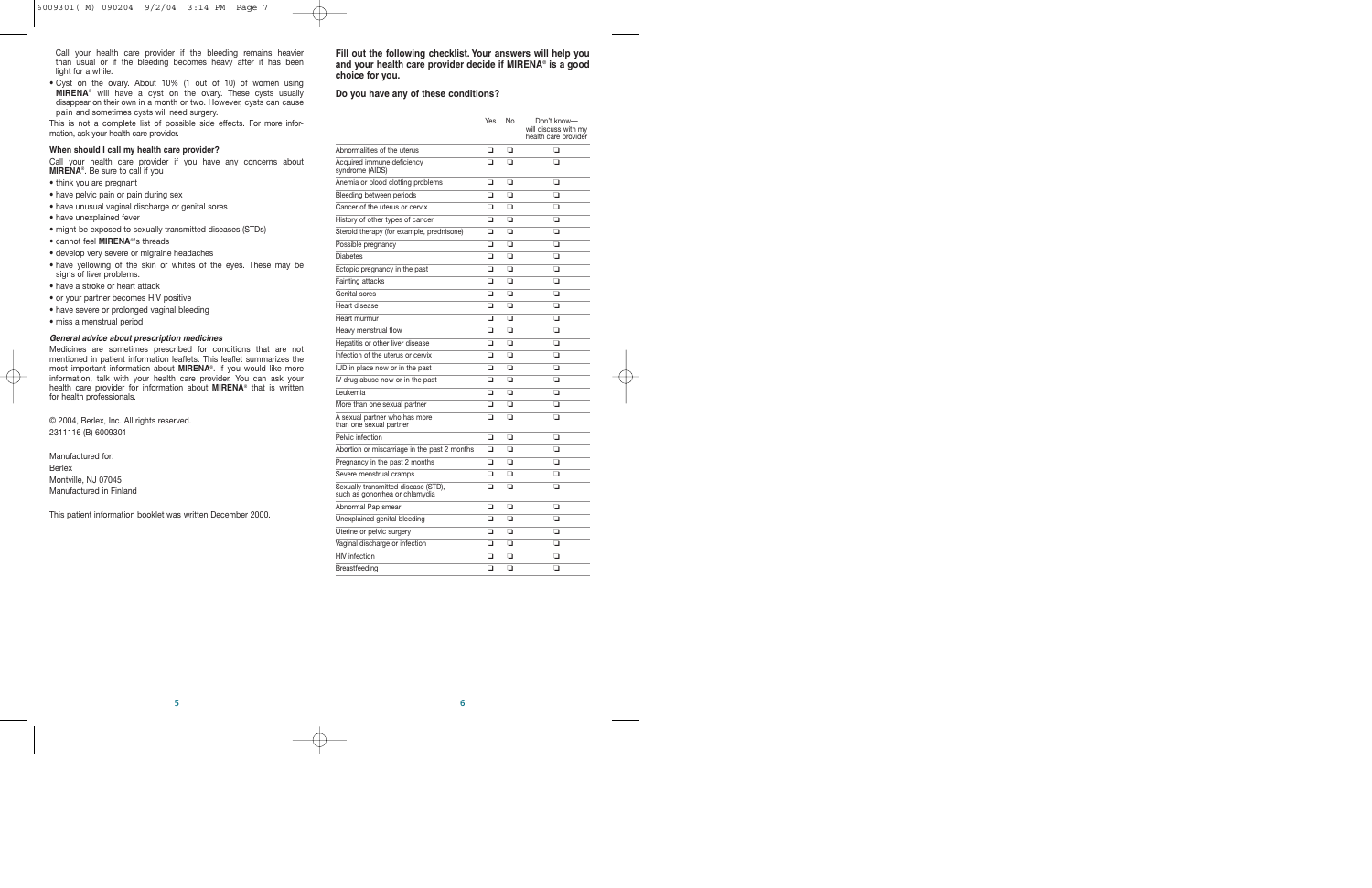# **INFORMACIÓN PARA PACIENTES**

# **MIRENA**®

# **(dispositivo intrauterino liberadorde levonorgestrel)**

# **MIRENA**® **se usa para prevenir el embarazo. No protege contra la infección por el VIH (SIDA) ni otras enfermedades de transmisión sexual (ETS).**

Lea esta información detenidamente antes de decidir si **MIRENA**® es adecuado para usted. Esta información no remplaza la necesidad de hablar con su médico. Si usted tiene preguntas acerca de **MIRENA**®, hable con su médico. También debería informarse acerca de otros métodos anticonceptivos para escoger el más adecuado para usted.

# **¿Qué es MIRENA**®**?**

**MIRENA**® es un dispositivo liberador de hormonas que se coloca en el útero para prevenir el embarazo durante un plazo de hasta 5 años.

**MIRENA**® tiene forma de T. Contiene una hormona llamada levonorgestrel. El levonorgestrel es una hormona progestina comúnmente usada en las píldoras anticonceptivas. **MIRENA**® libera la hormona dentro del útero. De esta hormona penetran sólo pequeñas cantidades en su sangre.

Unidos al cuerpo de la T hay dos cordones de color café. Usted puede verificar que **MIRENA**® está en el lugar correcto tocando los cordones con sus dedos en la parte superior de la vagina. Su médico podrá también sacar el dispositivo **MIRENA**® en cualquier momento, jalando de los cordones. Los cordones son la única parte de **MIRENA**® que usted puede sentir cuando **MIRENA**® se encuentra en el útero.



# **MIRENA**® es pequeño...



# y flexible

**¿Qué hago si necesito un método anticonceptivo durante más de 5 años?**

**MIRENA**® se debe quitar después de 5 años de uso, pero su médico puede colocarle un nuevo dispositivo, si usted decide continuar usando **MIRENA**®.

# **¿Qué sucede si cambio de opinión acerca del control de la natalidad y decido tener otro bebé?**

Su médico puede sacar el dispositivo **MIRENA**® en cualquier momento jalando los cordones. Usted puede quedar embarazada ni bien el médico le haya sacado **MIRENA**®. Aproximadamente 8 de cada 10 mujeres que han deseado quedar embarazadas lo logran dentro del primer año después de haberse sacado **MIRENA**®.

# **¿Cómo funciona MIRENA**®**?**

No existe una sola explicación para definir cómo funciona **MIRENA**® Puede detener la ovulación, aunque en la mayoría de los casos no funciona así; puede impedir que el esperma se desplace y fertilice el óvulo; puede afinar el endometrio. No sabemos cuál de estas funciones es la más importante para prevenir el embarazo y probablemente sea el resultado de un esfuerzo conjunto.



# **¿Cuán efectivo es MIRENA**®**?**

Menos de 1 de cada 100 mujeres que han usado **MIRENA**® durante 5 años, han quedado embarazadas.

La siguiente tabla ilustra la diferencia entre **MIRENA**® y otros métodos anticonceptivos. En esta tabla **MIRENA**® está identificado como "LNG 20".

### **Tasa de embarazos según el método anticonceptivo**

*(En 1 año de uso)*

La siguiente tabla incluye porcentajes aproximados de mujeres con probabilidad de quedar embarazadas mientras usan un determinado método anticonceptivo durante un año. Este cálculo está basado en varios estudios.

Los porcentajes de **"Uso típico"**indican que el método *no siempre fue usado correctamente* o que *no fue usado en todas las instancias de encuentros sexuales* (por ej. la mujer se olvidó de tomar la píldora anticonceptiva según las indicaciones y quedó embarazada), o fue *usado correctamente* pero *falló.*

Los porcentajes identificados como **"Mínimo esperado",** indican que el método siempre fue *usado correctamente en todas las instancias de encuentros sexuales pero falló de todas maneras* (por ej. la mujer siempre tomó la píldora anticonceptiva según las indicaciones pero de todas formas quedó embarazada.)

| Método                                                                            | Uso Típico Porcentaje<br>de embarazos | Mínimo esperado<br>Porcentaie de<br>embarazos |
|-----------------------------------------------------------------------------------|---------------------------------------|-----------------------------------------------|
| Esterilización                                                                    |                                       |                                               |
| Esterilización masculina                                                          | 0.15%                                 | 0.1%                                          |
| Esterilización femenina                                                           | 0.5%                                  | 0.5%                                          |
| Métodos hormonales:                                                               |                                       |                                               |
| Implante (Norplant <sup>*</sup> and Norplant-2 <sup>**</sup> )                    | 0.05%                                 | 0.05%                                         |
| Hormona inyectada (Depo-Provera)                                                  | 0.3%                                  | 0.3%                                          |
| Pildora combinada (Estrógeno/Progestina)                                          | 5%                                    | 0.1%                                          |
| Minipíldora (solamente Progestina)                                                | 5%                                    | 0.5%                                          |
| Dispositivos Intrauterinos: (DIUs):                                               |                                       |                                               |
| T de Cobre                                                                        | 0.8%                                  | 0.6%                                          |
| T de Progesterona                                                                 | 2%                                    | 1.5%                                          |
| LNG 20                                                                            | 0.1%                                  | 0.1%                                          |
| Métodos de barrera:                                                               |                                       |                                               |
| Condones masculinos de látex <sup>1</sup>                                         | 14%                                   | 3%                                            |
| Diafragma <sup>2</sup>                                                            | 20%                                   | 6%                                            |
| Esponja vaginal (mujeres sin hijos) <sup>3</sup>                                  | 20%                                   | 9%                                            |
| Esponja vaginal (mujeres con hijos) <sup>3</sup>                                  | 40%                                   | 20%                                           |
| Capuchón cervical (mujeres sin hijos) <sup>2</sup>                                | 20%                                   | 9%                                            |
| Capuchón cervical (mujeres con hijos) <sup>2</sup>                                | 40%                                   | 26%                                           |
| Condones femeninos                                                                | 21%                                   | 5%                                            |
| Espermicidas: (gel. espuma.<br>supositorios, película)                            | 26%                                   | 6%                                            |
| Métodos Naturales:                                                                |                                       |                                               |
| Interrupción                                                                      | 19%                                   | 4%                                            |
| <b>Planificación Familiar Natural</b><br>(calendario, temperatura, moco cervical) | 25%                                   | 1-9%                                          |
| Ningún Método:                                                                    | 85%                                   | 85%                                           |
| 1 Se usó sin espermicida<br>2 Se usó con espermicida<br>3 Contiene espermicida    |                                       |                                               |

Datos tomados de: Trusell J. Contraceptive efficacy. In Hatcher RA, Trussel J, Stewart F, et al. *Contraceptive Technology: Seventeenth Revised Edition. New York, NY: Ardent Media, 1998.*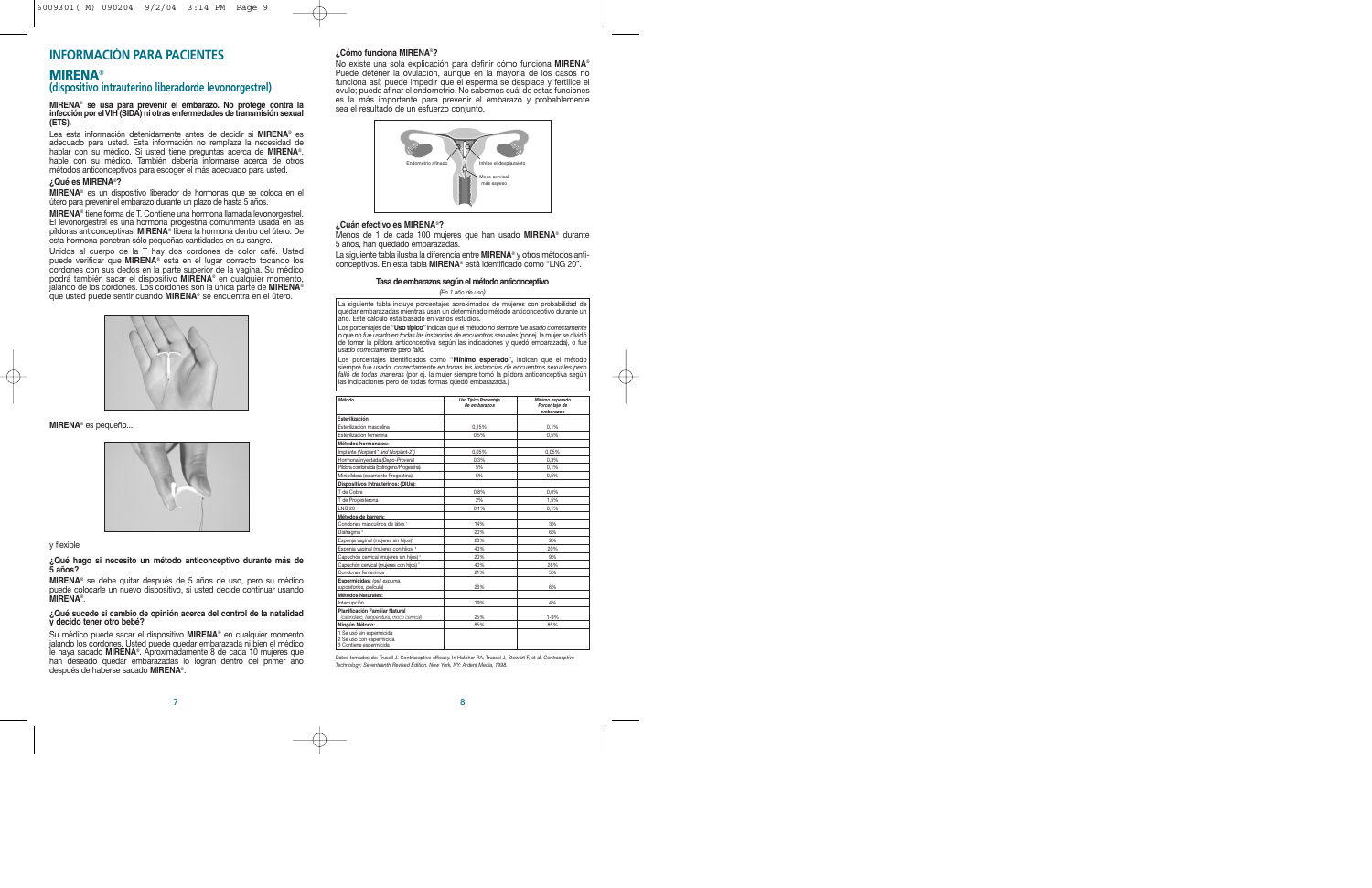# **¿Quién puede usar MIRENA**®**?**

Usted puede usar **MIRENA**® si:

- necesita un método anticonceptivo con un porcentaje muy bajo de falla
- necesita un método anticonceptivo reversible
- necesita un método anticonceptivo fácil de usar
- ha tenido por lo menos un hijo

# **¿Quién no debería usar MIRENA**®**?**

# No use **MIRENA**® si:

- piensa que está embarazada
- ha tenido una enfermedad pélvica grave llamada enfermedad inflamatoria pélvica (EIP)
- ha tenido una inflamación pélvica grave en los últimos 3 meses después de un embarazo
- tiene más de una pareja sexual, o su compañero tiene más de una pareja sexual
- actualmente tiene una infección pélvica sin tratar
- tiene tendencia a contraer infecciones, por ejemplo, tiene problemas con el sistema inmune, leucemia, SIDA, o abusa de drogas por vía intravenosa
- podría tener cáncer del útero o del cérvix
- tiene sangrado vaginal de origen desconocido
- sufre de hepatopatía o tiene un tumor en el hígado
- tiene o ha tenido cáncer de mama
- ha tenido un embarazo ectópico o corre un alto riesgo de tener embarazos ectópicos
- actualmente tiene un dispositivo intrauterino
- tiene algún trastorno del útero que distorsiona la cavidad uterina, como por ejemplo fibromas grandes
- es alérgica al levonorgestrel, a la silicona o al polietileno

Cuéntele a su médico si:

- recientemente ha tenido un bebé o está amamantando
- es diabética
- nació con cardiopatía o tiene problemas con las válvulas del corazón
- tiene problemas de coagulación o está tomando medicamentos para reducir la coagulación

### **¿Cómo se coloca MIRENA**®**?**

Primero, el médico hace un examen pélvico para determinar la posición exacta del útero. Después de limpiar la vagina y el cérvix con una solución antiséptica, el médico inserta un tubo delgado de plástico que contiene **MIRENA**® dentro del útero. Luego, el médico sacará el tubo de plástico dejando el dispositivo **MIRENA**® dentro del útero. Por último, cortará los cordones de extracción del dispositivo a un tamaño adecuado. La inserción toma solamente unos minutos.

# **¿Cómo puedo verificar que MIRENA**® **está en su lugar?**

Usted puede comprobarlo por sí misma tocando los cordones de extracción en la parte superior de la vagina con los dedos limpios. No jale los cordones. Es buen hábito acostumbrarse a verificar la posición de **MIRENA**® después de cada menstruación. Si siente algo más que los cordones de extracción de **MIRENA**® significa que **MIRENA**® no está en el lugar correcto. Llame a su médico, para que lo extraiga. Si no puede sentir los cordones pídale a su médico que compruebe que **MIRENA**® aún está en el lugar correcto.

Visite nuevamente a su médico dentro de los primeros 3 meses después de la inserción de **MIRENA**® para asegurarse de que **MIRENA**® está en el lugar correcto.

El uso de tampones no afectará la posición de **MIRENA**®.

### **¿Qué sucede si quedo embarazada mientras estoy usando MIRENA**®**?**

Si usted piensa que está embarazada, llame inmediatamente a su médico. Si usted queda embarazada mientras está usando **MIRENA**®, su embarazo podría ser ectópico. Esto significa que el embarazo ocurrió fuera del útero. Sangrado vaginal inusual o dolor abdominal podrían ser signos de un embarazo ectópico.

El embarazo ectópico es una emergencia que con frecuencia requiere cirugía. El embarazo ectópico puede causar hemorragias internas, infertilidad y hasta la muerte. No use **MIRENA**® si ha tenido un embarazo ectópico o corre un alto riesgo de tener embarazos ectópicos.

También existen riesgos si usted queda embarazada mientras está usando **MIRENA**® y el embarazo ocurre dentro del útero. Si continúa un embarazo mientras está usando un dispositivo intrauterino, podrían ocurrir infecciones graves, aborto espontáneo, parto prematuro y hasta la muerte. Por este motivo, es posible que su médico intente sacar el dispositivo **MIRENA**®, aunque la extracción pudiera causar un aborto espontáneo. Si **MIRENA**® no puede ser extraído, hable con su médico acerca de los beneficios y riegos de continuar con el embarazo.

Si continúa con el embarazo, visite a su médico regularmente. Llame de inmediato a su médico si tiene síntomas parecidos a los de la gripe, fiebre, escalofríos, calambres, dolor, sangrado, flujo vaginal, o pérdida de líquido por la vagina. Estos podrían ser signos de una infección.

No sabemos si **MIRENA**® puede causar efectos a largo plazo en el feto si queda insertado durante el embarazo

# **¿Cómo afectará MIRENA**® **mis períodos menstruales?**

Durante los primeros 3 a 6 meses, sus períodos menstruales podrían ser irregulares. También podría experimentar frecuentes manchados vaginales o un pequeño sangrado. Algunas mujeres experimentan sangrados intensos durante este período. Después de que su cuerpo se adapte, es probable que disminuyan los días de sangrado e incluso que sus períodos menstruales se interrumpan por completo.

# **¿Cuáles son los posibles efectos secundarios asociados con el uso de MIRENA**®**?**

Los siguientes son algunos efectos secundarios graves pero no comunes asociados con el uso de **MIRENA**®

- Enfermedad inflamatoria pélvica (EIP). Algunas mujeres que usan DIUs podrían contraer una infección pélvica grave llamada enfermedad inflamatoria pélvica. Generalmente, la EIP se transmite sexualmente. Usted corre un riesgo mayor de contraer EIP si usted o su compañero tienen relaciones sexuales con otras personas. La EIP puede causar problemas serios, como infertilidad, embarazos ectópicos, o dolor pélvico constante.
- La EIP se trata generalmente con antibióticos. Sin embargo, los casos más avanzados de EIP podrían requerir cirugía. A veces es necesario realizar una histerectomía (extirpación del útero). En casos poco comunes, las infecciones que comienzan como EIP pueden causar la muerte.

Comuníquese con su médico de inmediato si tiene alguno de los siguientes signos de EIP: sangrado intenso o de larga duración, flujo vaginal inusual, dolor en la parte baja del abdomen (área del estómago), dolor durante las relaciones sexuales, escalofríos o fiebre.

- Infección que pone en peligro la vida. Este tipo de infección ocurre raramente dentro de los primeros días después de la inserción de **MIRENA**®. Llame a su médico si experimenta dolor muy intenso algunas horas después de la inserción de **MIRENA**®.
- Perforación. **MIRENA**® puede atravesar el útero. A esto se le llama perforación. Si el dispositivo perfora el útero, podría ser necesario extraer **MIRENA**® quirúrgicamente. La perforación puede causar cicatrices internas, infección o daño a otros órganos.
- Expulsión. **MIRENA**® podría desplazarse y "salir". A esto se le llama expulsión. Usted podría quedar embarazada si **MIRENA**® se desplaza. Si nota que **MIRENA**® se ha salido de su lugar, use otro método anticonceptivo de refuerzo, como condones, y llame a su médico.

Existen otros efectos secundarios comunes asociados con el uso de **MIRENA**®

- Calambres, mareo o desmayo en el momento de la inserción de **MIRENA**®. Esto es común. A veces, los calambres son intensos.
- Interrupción de períodos menstruales. Aproximadamente 2 de cada 10 mujeres dejan de tener períodos menstruales 1 año después de usar **MIRENA**®. Los períodos menstruales regresan una vez que se saca el dispositivo **MIRENA**®. Si usted no tiene un período menstrual durante 6 semanas mientras usa **MIRENA**®, póngase en contacto con su médico.